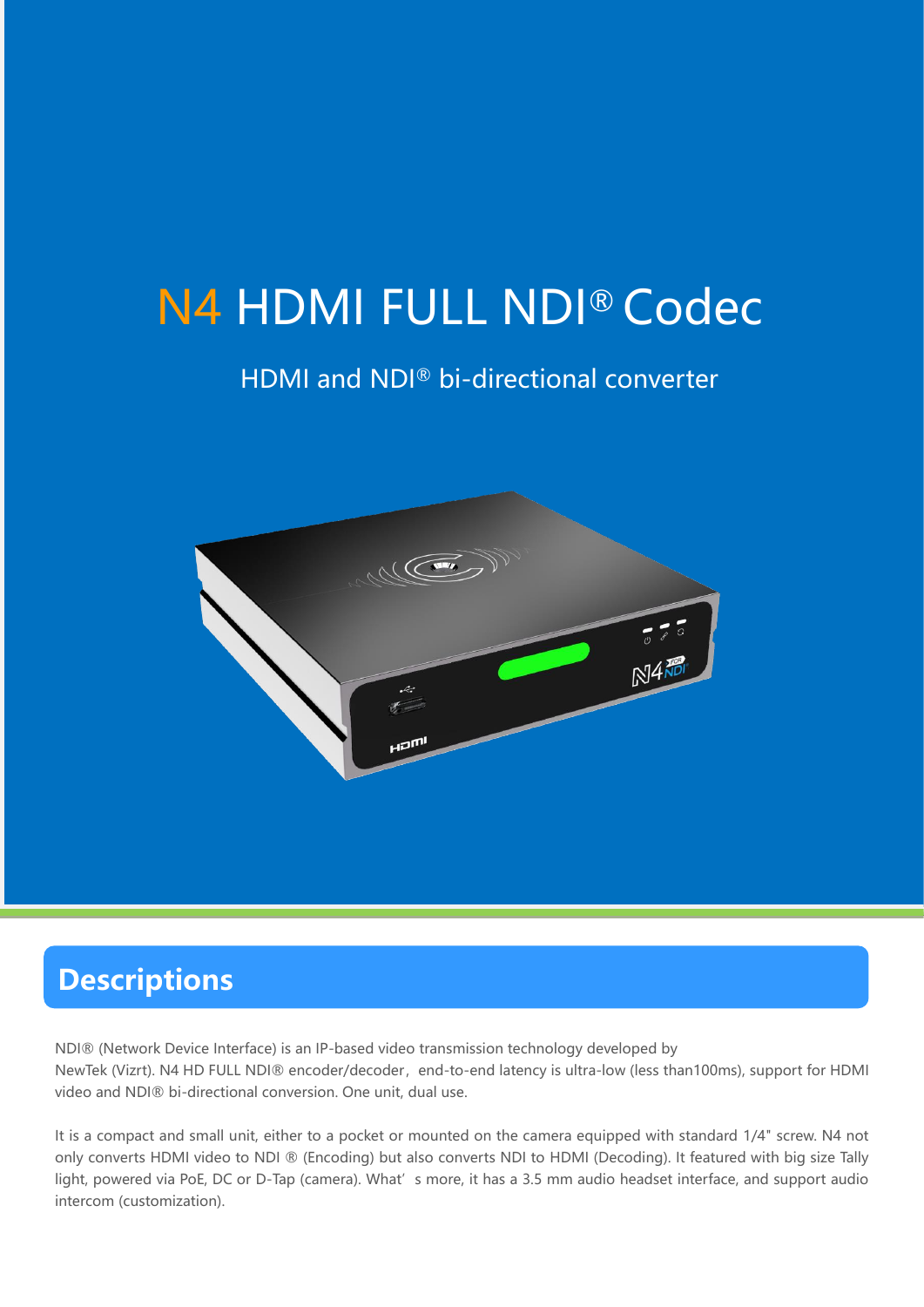## **Applications**

●IP-based post production ●Video output to screen ●Low latency transmission ●Video conferences

## **Advantages**

#### **NDI encoding + decoding, one unit, dual use**

●Plug-and-play operation, HDMI to NDI®, or NDI® to the screen;

- Equipped with HDMI input and output interfaces, which can be looped out on the monitor during streaming, or output HDMI signal during decoding;
- Preset 10 outputs, including 9 decoding addresses and 1 blank preset box (customizable background color), and USB extended keyboard for switching.

### **High quality and low latency transmission**

- ●Encoding and decoding both support 1080p60 (HD) resolution, backward compatible with SD/HD/VESA resolution and other special resolutions;
- ●Ultra-low latency, end-to-end latency is less than 100ms;
- ●FULL NDI high-quality encoding ensures excellent image quality, and lossless audio encoding ensures high-fidelity sound quality;
- ●Accurate clock and intelligent algorithm ensured video frame, image and audio synchronization.

#### **More advanced functions at your palm**

- ●Built-in large-size Tally light to indicate PGM (program output) or PVW (pre-monitor output) status;
- ●Support for PoE (Power over Ethernet) and 5-18V DC input powered by USB, mobile power or camera battery;
- ●Equipped with 3.5mm headset interface, support voice intercom (customization).
- ●PTZ control with protocols of Visca/Visca over IP/Pelco (special PTZ control protocols can be customized);

●Integrated with IMS software to realize functions such as remote management and control, NDI stream management

and distribution, centralized call management, and large-scale program production management;

●SDK/API provided for secondary development.

#### **Compatible software mimo**Live **EL** vMix **Wirecast VID**Blaster **X**Split **OBS Studio** NewTek NDI-enabled Ostreamstar NewTek NDI encoding or stream software